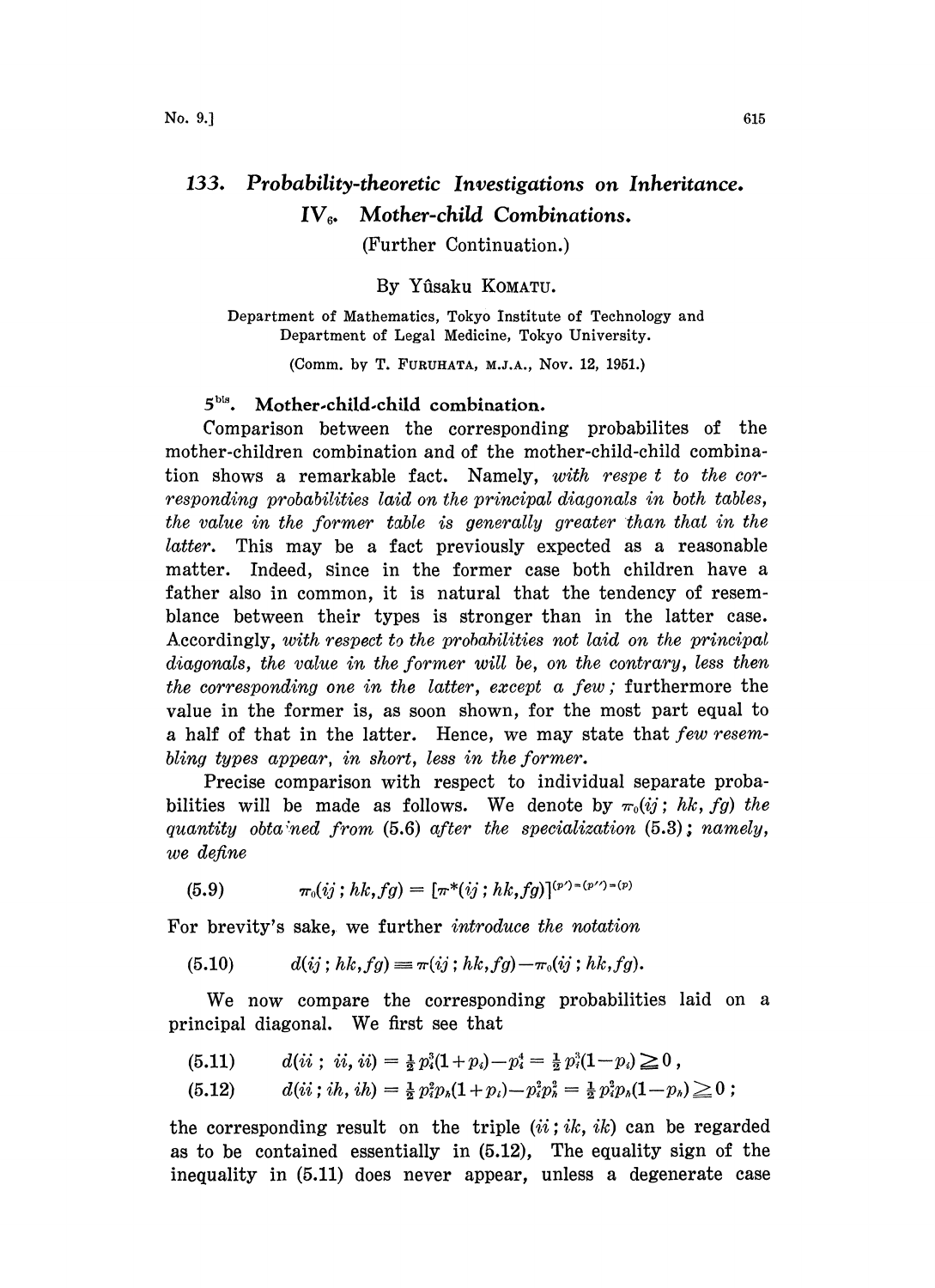$p_i=0$  or  $p_i=1$  occurs, and similarly, that in (5.12) can appear only if  $p_i=0$  or  $p_i=0$  or  $p_i=1$ . We next see that

(5.13) 
$$
d(ij; ii, ii) = \frac{1}{4} p_i^3 p_j (1 + p_i) - \frac{1}{2} p_i^3 p_j = \frac{1}{4} p_i^2 p_j (1 - p_i) \ge 0,
$$
  
\n
$$
d(ij; ij, ij) = \frac{1}{4} p_i p_j (p_i + p_j) (1 + p_i + p_j) - \frac{1}{2} p_i p_j (p_i + p_j)^2
$$
  
\n
$$
= \frac{1}{4} p_i p_j (p_i + p_j) (1 - p_i - p_j) \ge 0,
$$
  
\n(5.15) 
$$
d(ij; ih, ih) = \frac{1}{4} p_i p_j p_h (1 + p_h) - \frac{1}{2} p_i p_j p_h = \frac{1}{4} p_i p_j p_h (1 - p_h) \ge 0.
$$

The comparison between the corresponding probabilities laid on the principal diagonals has thus essentially been worked out.

Comparison between the remaining corresponding probabilities takes place as follows:

(5.16) 
$$
\begin{cases} \pi(ii; ii, ih) = \frac{1}{2} \pi_0(ii; ii, ih), \\ \pi(ii; ih, ik) = \frac{1}{2} \pi_0(ii; ih, ik). \end{cases}
$$

In case of heterozygotic mother, we get, in general,

(5.17) 
$$
\pi(ij; hk, fg) = \frac{1}{2} \pi_0(ij; hk, fg) \qquad (i \neq j),
$$

except only cases where

(5.18)  
\n
$$
\begin{cases}\nd(ij; ii, ij) = d(ij; ij, ii) = \frac{1}{4} p_i^3 p_j (1 + p_i + p_j) - \frac{1}{2} p_i^3 p_j (p_i + p_j) \\
= \frac{1}{4} p_i^3 p_j (1 - p_i - p_j) \ge 0, \\
d(ij; jj, ij) = d(ij; ij, jj) = \frac{1}{4} p_i p_j^3 (1 - p_i - p_j) \ge 0, \\
d(ij; ih, jh) = d(ij; jh, ih) = \frac{1}{4} p_i p_j p_h (1 + p_h) - \frac{1}{2} p_i p_j p_h^3 \\
= \frac{1}{4} p_i p_j p_h (1 - p_h) \ge 0.\n\end{cases}
$$

The comparison between the corresponding probabilities not laid on the principal diagonals has also essentially been worked out.

Analogous relations are also observed on phenotypes. With respect to an inherited character in which no dominance relation is existent, such as MN blood type, the fact is immediately obvious. Suppose now that dominance relations are existent. We make use of the notation  $II$  introduced in  $(3.27)$  of IV, define a similar notation  $H_0$  obtained from H by substituting  $\pi_0$ 's instead of  $\pi$ 's, and then put

$$
(5.20) \tD(i; h, f) \equiv II(i; h, f) - II_0(i; h, f).
$$

We now assert that the inequality

$$
(5.21) \t\t D(i; h, h) \ge 0
$$

is valid for every pair of  $i$  and  $h$ , being not necessarily different each other.

In order to prove the assertion, we first consider the case  $h = i$ , and obtain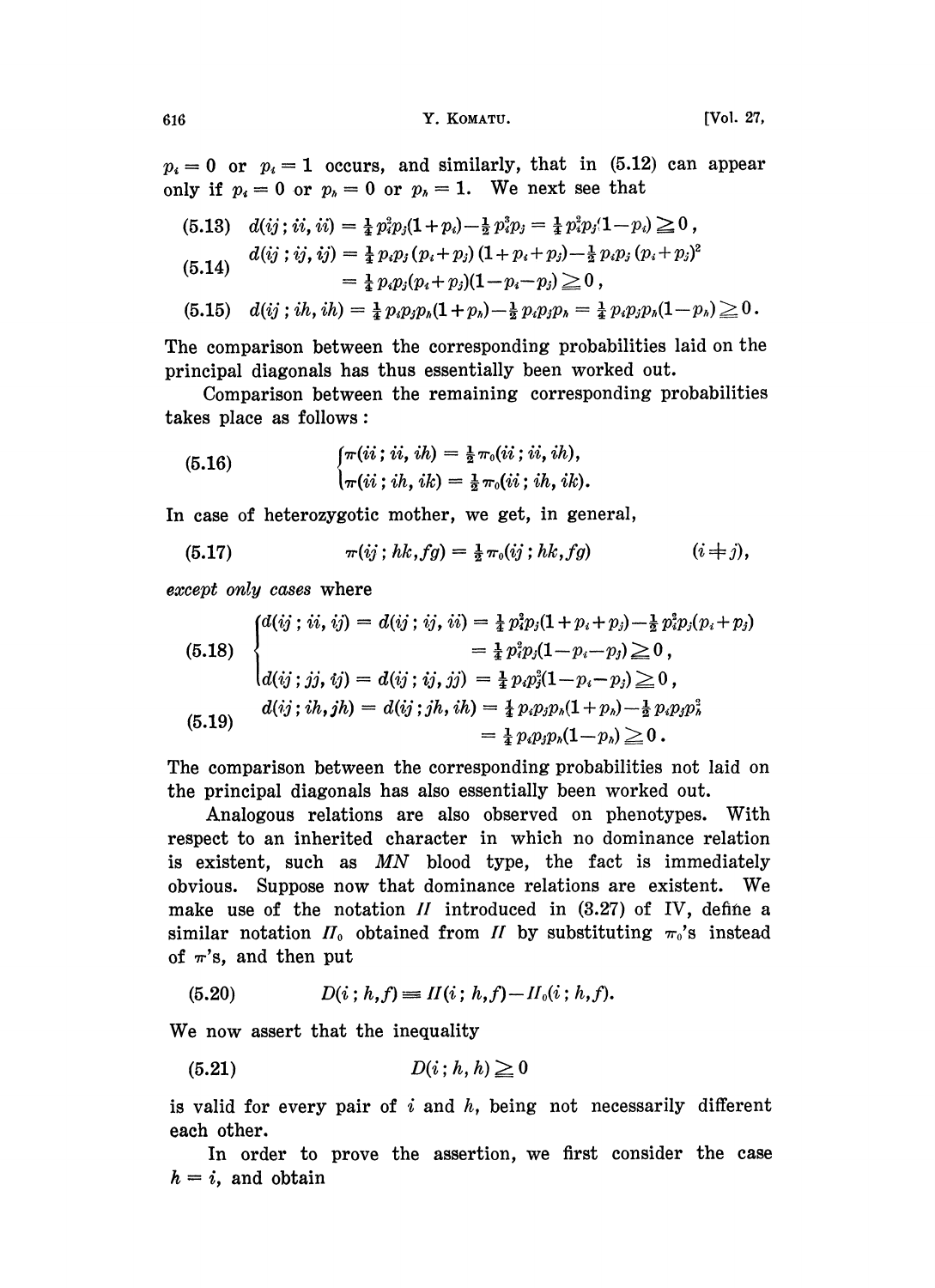No. 9.] Investigations on Inheritance. IV<sub>6</sub>. Mother-Child Combinations. 617

$$
D(i; i, i) = \sum_{a=1}^{a} \sum_{b=1}^{a} \sum_{c=1}^{a} d(ii_{a}; ii_{b}, ii_{d}) \qquad (i = i_{1})
$$
\n
$$
= \sum_{b=1}^{a} (d(ii; i_{b}, ii_{b}) + \sum_{c \neq b} d(ii; ii_{b}, ii_{c})
$$
\n
$$
+ \sum_{a=2}^{a} (d(ii_{a}; ii, ii, ii) + d(ii_{a}; ii, ii_{a}) + \sum_{c \neq b} d(ii_{a}; ii, ii_{c})
$$
\n
$$
+ \sum_{a=2}^{a} (d(ii_{a}; ii_{b}, ii) + d(ii_{a}; ii_{b}, ii_{a}) + \sum_{c \neq b} d(ii_{a}; ii_{c}, ii_{b})
$$
\n
$$
+ \sum_{a=2}^{a} \sum_{b \neq 1, a} (d(ii_{a}; ii_{b}, ii_{b}) + \sum_{c \neq b} d(ii_{a}; ii_{b}, ii_{c})
$$
\n
$$
(5.22) = \sum_{b=1}^{a} (\frac{1}{2} p_{i}^{2} p_{i_{b}} (1 - p_{i_{b}}) - \sum_{c \neq b}^{a} \frac{1}{2} p_{i}^{2} p_{i_{b}} p_{i_{c}})
$$
\n
$$
+ \sum_{a=2}^{a} (\frac{1}{2} p_{i}^{2} p_{i_{a}} (1 - p_{i}) + \frac{1}{2} p_{i}^{2} p_{i_{a}} (1 - p_{i} - p_{i_{a}}) - \sum_{c \neq 1, a}^{a} \frac{1}{2} p_{i}^{2} p_{i_{a}} p_{i_{c}})
$$
\n
$$
+ \sum_{a=2}^{a} (\frac{1}{2} p_{i}^{2} p_{i_{a}} (1 - p_{i}) + \frac{1}{2} p_{i}^{2} p_{i_{a}} (1 - p_{i} - p_{i_{a}}) - \sum_{c \neq 1, a}^{a} \frac{1}{2} p_{i}^{2} p_{i_{a}} p_{i_{c}})
$$
\n
$$
+ \sum_{a=2}^{a} (\frac{1}{2} p_{i}^{2} p_{i_{a}} (1 - p_{i_{a}}) - \sum_{c \neq 1}^{a} \frac{1}{2} p_{i}^{2} p_{i_{a}} p_{i_{a}}
$$

each term of the last expression and hence the expression itself is evidently non-negative.

We next consider the case  $h \neq i$ , more precisely stating, the case  $h_1 \neq i_1$ . Then, in the expression

(5.23) 
$$
D(i; h, h) = \sum_{a=1}^{a} \sum_{b=1}^{b} \sum_{c=1}^{b} d(ii_a; hh_b, hh_c),
$$

since  $d(ii_a; hh_b, hh_c)$  vanishes identically provided

$$
(i-hb)(ia-h)(ia-hb) \neq 0
$$
 or  $(i-hc)(ia-h)(ia-hc) \neq 0$ ,

it is sufficient to take only the remaining terms into account. We now suppose, as being really the case for all human blood types known at present, that the dominance relations are subject to a semi-order condition; namely, dominance of  $A_i$  against  $A_j$  and that of  $A_j$  against  $A_k$  imply always that of  $A_i$  against  $A_k$ .

Now, if the mother is of a type representing a dominant character, only the cases are really in question where a dominance relation exists between  $A_i$  and  $A_j$ , precisely stating, between  $A_{i_j}$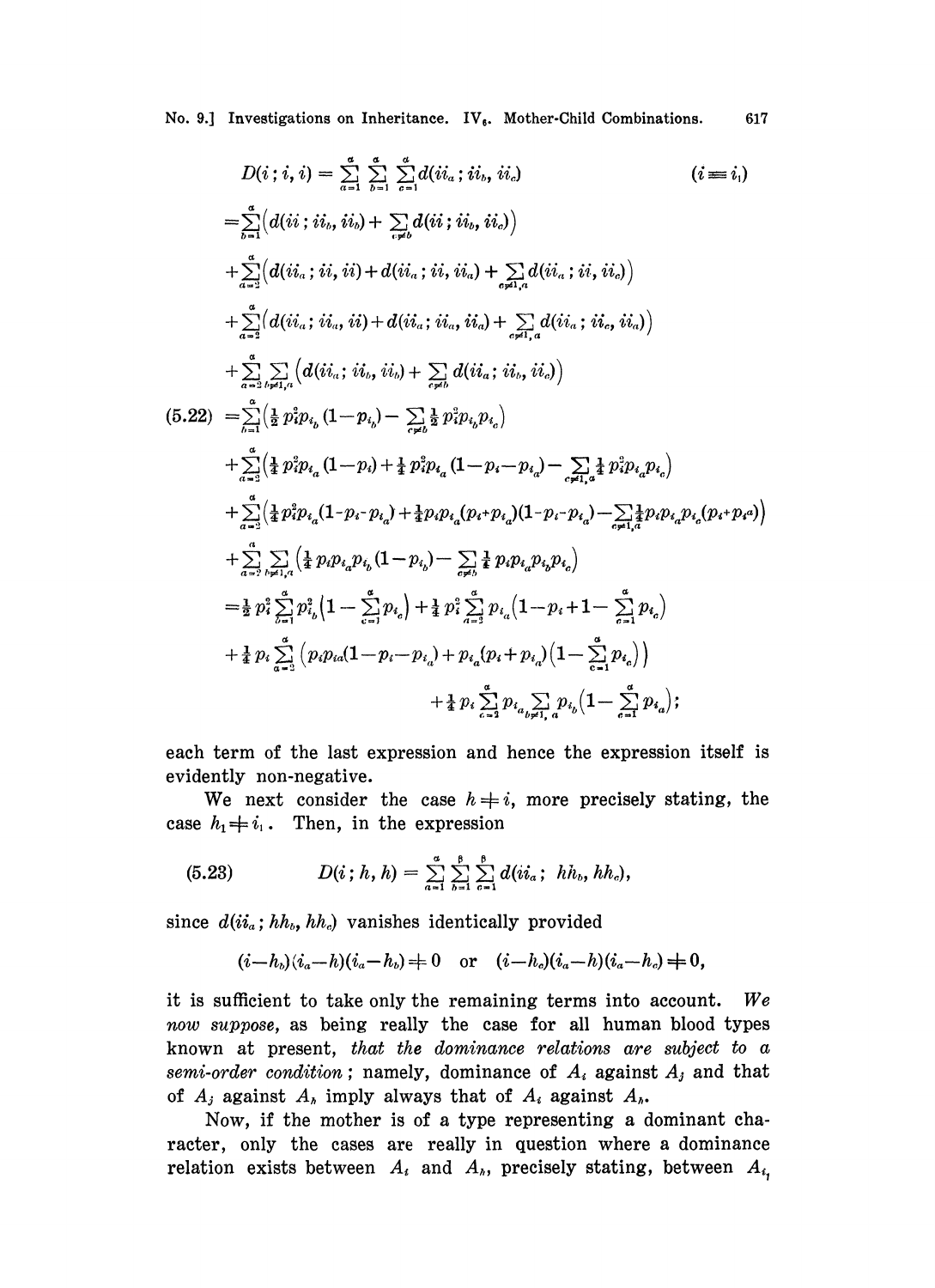$\vdots$ 

and  $A_{\lambda_1}$ . If the former is dominant against the latter we may assume that, in  $(5.23)$ ,

$$
(5.24) \t\t\t h_b = i_{a-\beta+b} \t (b=1,\ldots,\beta),
$$

and then obtain

$$
D(i; h, h)
$$
\n
$$
= \sum_{b=1}^{8} (d(ih; hh_b, hh_b) + \sum_{c \neq b} d(ih; hh_b, hh_c))
$$
\n(5.25)\n
$$
+ \sum_{b=3}^{8} d(ih_b; hh_b, hh_b)
$$
\n
$$
= \sum_{b=1}^{b} (\frac{1}{4} p_i p_h p_{h_b} (1 - p_{h_b}) - \sum_{c \neq b} \frac{1}{4} p_i p_h p_{h_b} p_{h_c})
$$
\n
$$
+ \sum_{b=3}^{8} \frac{1}{4} p_i p_h p_{h_b} (1 - p_h)
$$
\n
$$
= \frac{1}{4} p_i p_h \sum_{b=1}^{8} p_{h_b} (1 - \sum_{c=1}^{8} p_{h_c}) + \frac{1}{4} p_i p_h (1 - p_h) \sum_{b=2}^{8} p_{h_b}
$$

if the former is recessive against the latter, we may assume, instead of  $(5.24)$ , that

$$
(5.26) \t\t\t i_a = h_{\beta-a+a} \t (a = 1, \ldots, \alpha),
$$

and then obtain

$$
D(i; h, h) = d(ii; hi, hi)
$$
  
+  $\sum_{a=2}^{a} (d(ii_{a}; hi, hi) + d(ii_{a}; hi, hi_{a}) + d(ii_{a}; hi, hi, hi) + d(ii_{a}; hi, hi_{a})$   
(5.27) =  $\frac{1}{2} p_i^2 p_h (1-p_h) + \sum_{a=2}^{a} (\frac{1}{4} p_i p_{i_a} p_h (1-p_h) + \frac{1}{4} p_i p_{i_a} p_h (1-p_h)$   
+  $\frac{1}{4} p_i p_{i_a} p_h (1 p_h) + \frac{1}{4} p_i p_{i_a} p_h (1-p_h) = \frac{1}{2} p_i p_h (1-p_h) (p_i + 2 \sum_{a=2}^{a} p_{i_a}).$ 

It is evidently seen that  $(5.25)$  and  $(5.27)$  are both always nonnegative. Thus, our assertion has been performed.

We next assert that the analogous inequality

$$
(5.28) \t\t D(ij; h, h) \ge 0
$$

is also valid for every triple  $i, j, h$ .

To prove this, we first consider the case  $i = h = h_1$  where necessarily  $j \neq h_b$   $(1 \leq b \leq \beta)$ , and obtain

$$
D(ij; h, h) = D(hj; h, h) = \sum_{b=1}^{p} \sum_{c=1}^{p} d(hj; hh_b, hh_c)
$$
  
= 
$$
\sum_{b=1}^{p} (d(hj; hh_b, hh_b) + \sum_{c \neq b} d(hj; hh_b, hh_c)
$$
  
= 
$$
\sum_{b=1}^{p} (\frac{1}{4} p_h p_j p_{h_b} (1 - p_{h_b}) - \sum_{c \neq b} \frac{1}{4} p_h p_j p_{h_b} p_{h_c})
$$
  
= 
$$
\frac{1}{4} p_h p_j \sum_{b=1}^{p} p_{h_b} (1 - \sum_{c=1}^{p} p_{h_c}) \ge 0.
$$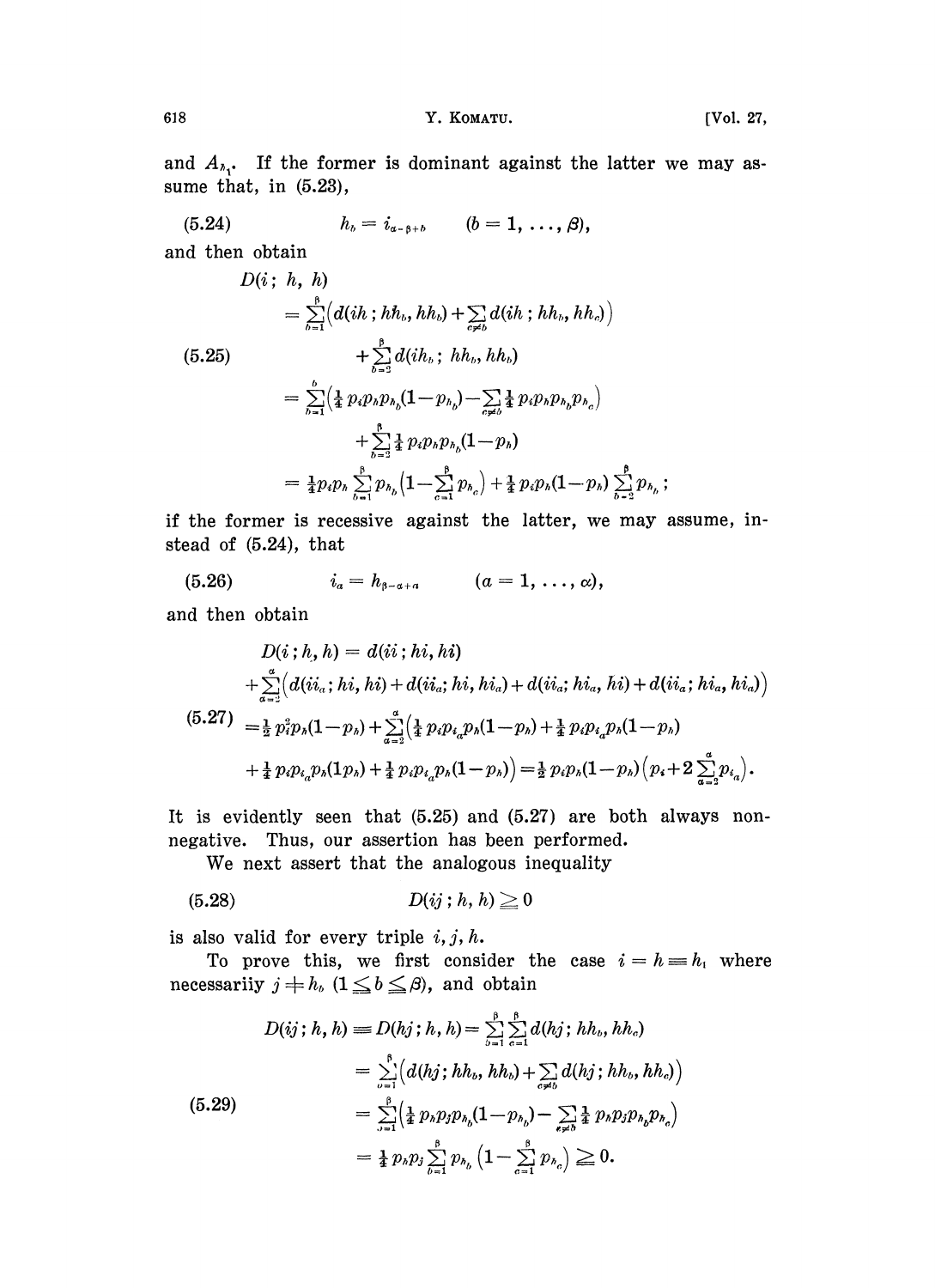No. 9.] Investigations on Inheritance.  $IV_6$ . Mother-Child Combinations. 619

No. 9.] Investigations on Inheritance. IV<sub>6</sub>. Mother-Child Combinations.<br>In case  $i = h_b$  for a b with  $2 \leq b \leq \beta$ , we obtain more simply case  $i = h_b$  for a b with  $2 \leq b \leq \beta$ , we obtain more sim.<br>(5.30)  $D(h_a j; h, h) = d(h_a j; h h_b, h h_b) = \frac{1}{4} p_a p_j p_{h_a} (1-p_a) \geq 0$ 

$$
(5.30) \qquad D(h_{\iota j} \,;\, h\,,\, h) = d(h_{\iota j} \,;\, h h_{\iota},\, h h_{\iota}) = \tfrac{1}{4} p_{\iota} p_{j} p_{\iota_{\iota}} (1-p_{\iota}) \geq 0 \,;
$$

and quite similarly in case  $j=h_b$  for a b with  $2\leq b\leq\beta$ . Thus, the inequality (5.28) is verified for every possible case.

We can deduce further analogous inequalities, stating that<br>  $D(i; hk, hk) \geq 0$ 

$$
(5.31) \t\t D(i; hk, hk) \ge 0
$$

and

$$
(5.32) \t\t D(ij; hk, hk) \geq 0,
$$

valid for any set of  $i, j, h, k$ .

In fact, if  $h=i$ ,

$$
D(i; ik, ik) = \sum_{\alpha=1}^{a} d(ii_{\alpha}; ik, ik) = d(ii; ik, ik) + \sum_{\alpha=2}^{a} d(ii_{\alpha}; ik, ik)
$$
  
\n(5.33)  
\n
$$
= \frac{1}{2} p_i^2 p_k (1 - p_k) + \sum_{\alpha=2}^{a} \frac{1}{4} p_i p_i p_k (1 - p_k)
$$
  
\n
$$
= \frac{1}{4} p_i p_k (1 - p_k) (p_i + \sum_{\alpha=1}^{a} p_{i_\alpha}) \ge 0;
$$

if  $h=i_a$  for an a with  $2\leq a\leq a$ ,

(5.34) 
$$
D(i; i_a k, i_a k) = d(i i_a; i_a k, i_a k) = \frac{1}{4} p_i p_{i_a} p_k (1-p_k) \ge 0
$$
,  
and similarly if  $k = i_a$  for an a with  $2 \le a \le a$ .

With respect to (5.32) we have essentially to consider the case  $i=h$  alone and then obtain

(5.35) 
$$
D(ij; ik, ik) = d(ij; ik, ik) = \begin{cases} \frac{1}{4} p_i p_j (p_i + p_j) (1 - p_i - p_j) & (k = j), \\ \frac{1}{4} p_i p_j p_k (1 - p_k) & (k = j), \end{cases}
$$

which is evidently non-negative. Thus, the inequalities  $(5.31)$  and (5.32) have both been proved.

We thus conclude the following fact: If we compare the table of mother-children combination with that of mother-child-child combination, each concerning phenotypes, then every probability laid on the principal diagonals of the former is, in general, greater than the corresponding one of the latter, provided that the identically vanishing probabilities are excepted, each table being supposed to be constructed in such a manner that, for each type of the mother, the types of the first and the second children are arranged in the same order.

Illustrative examples will be offered by  $ABO$  or  $Q$  blood type.

We have seen that the tendency of coicidence of types of both children is stronger in case of mother-children combination than